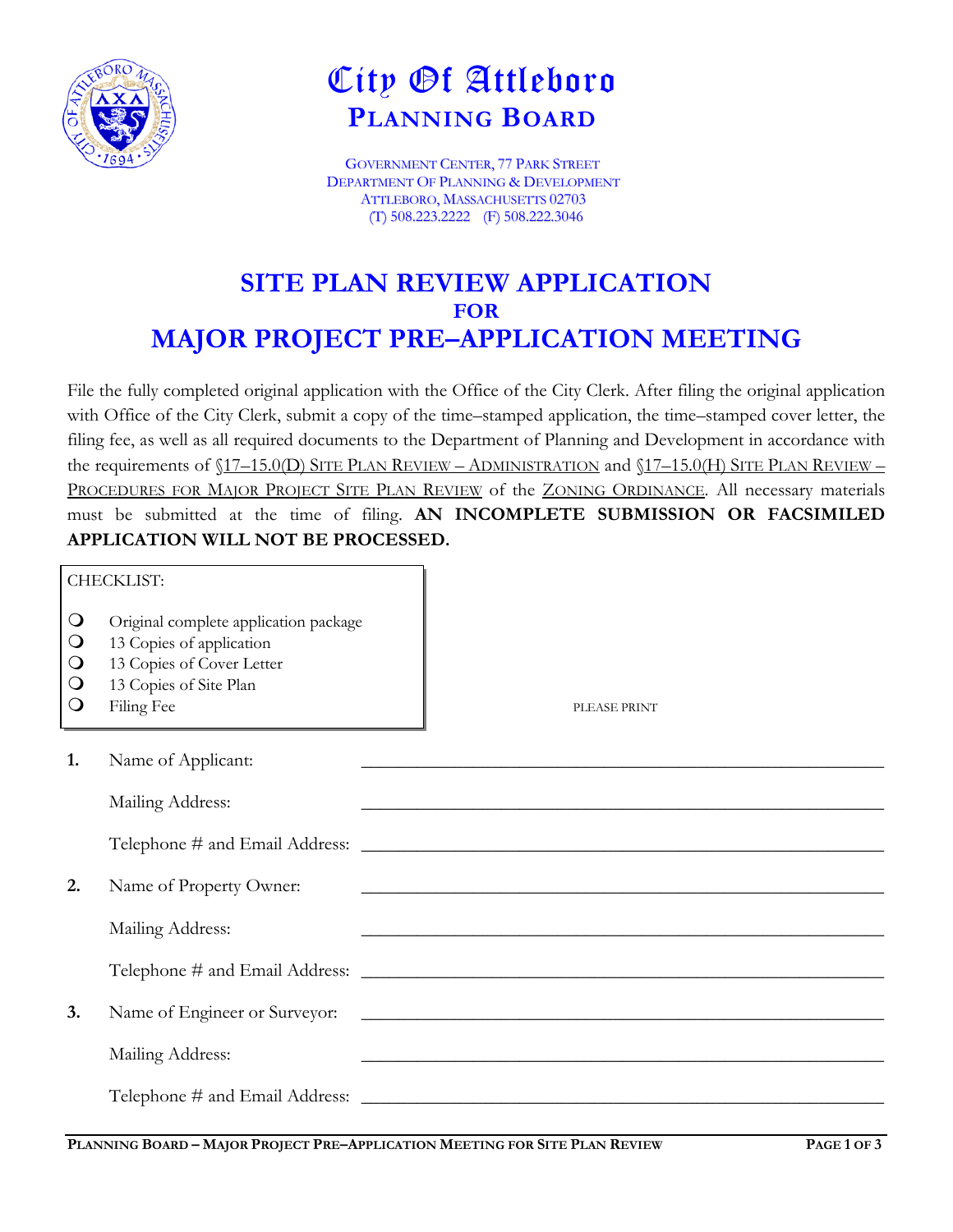|    | 4. Location of Property:   |                                                                    |
|----|----------------------------|--------------------------------------------------------------------|
| 5. | Deed/Property Recorded In: | <u> 1989 - Andrea Station Barbara, amerikan personal (h. 1989)</u> |
|    |                            | Book: Page:                                                        |
|    |                            |                                                                    |
|    |                            |                                                                    |

**8.** Please briefly describe existing site conditions (use additional paper if necessary).

**9.** Please briefly describe the proposed project (use additional paper if necessary).